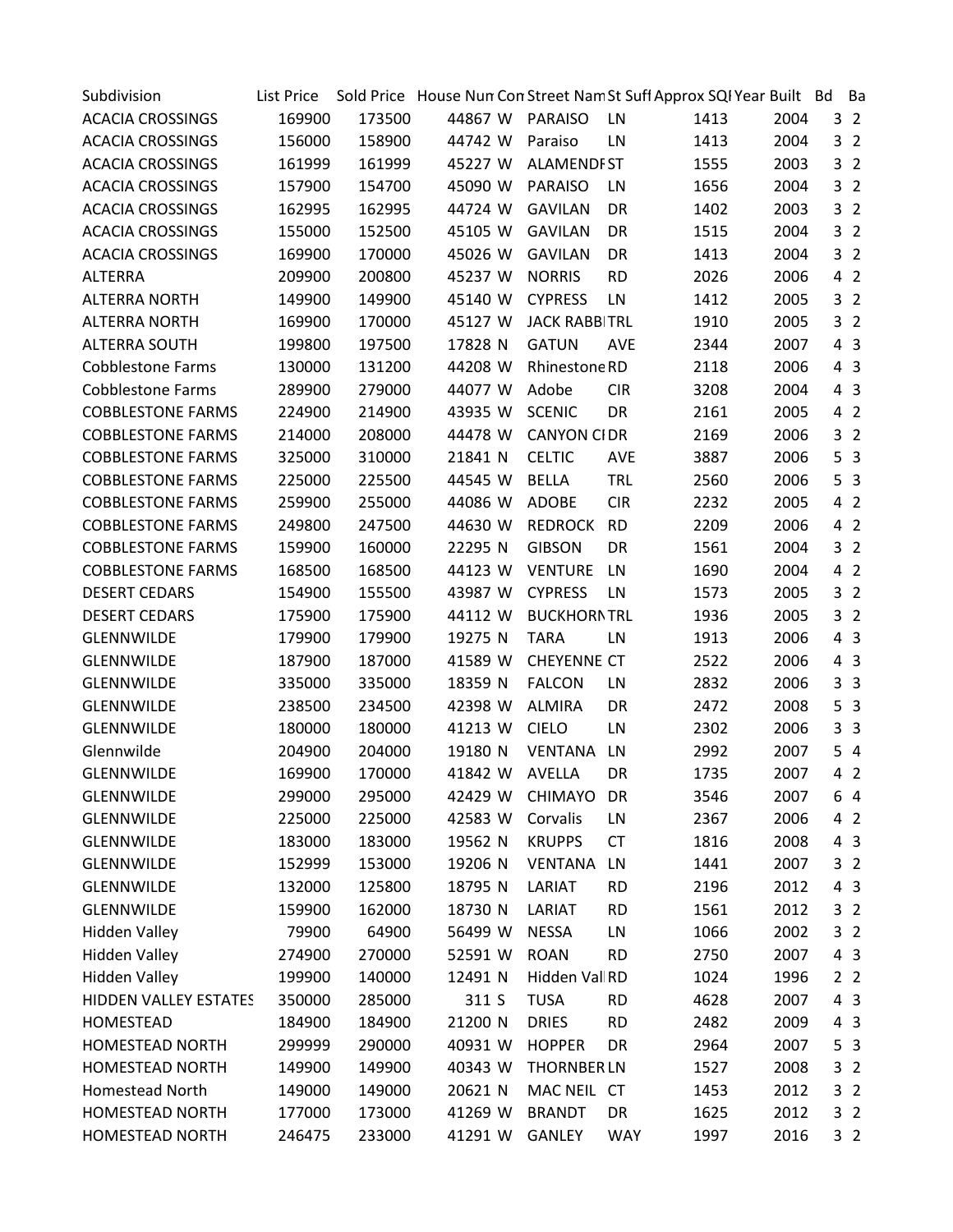| <b>HOMESTEAD NORTH</b>  | 196980 | 196000 | 41199 W | <b>GANLEY</b>       | <b>WAY</b> | 1712 | 2017 | 4 2            |  |
|-------------------------|--------|--------|---------|---------------------|------------|------|------|----------------|--|
| HOMESTEAD NORTH         | 264900 | 259000 | 20945 N | <b>DANIELLE</b>     | <b>AVE</b> | 3048 | 2007 | 4 3            |  |
| HOMESTEAD NORTH         | 205995 | 205585 | 20292 N | <b>WILFORD</b>      | <b>AVE</b> | 2125 | 2017 | 3 <sub>2</sub> |  |
| <b>HOMESTEAD NORTH</b>  | 180000 | 183000 | 39995 W | <b>ROBBINS</b>      | DR         | 1864 | 2014 | 4 3            |  |
| <b>HOMESTEAD NORTH</b>  | 179900 | 180000 | 40017 W | <b>HOPPER</b>       | DR         | 1577 | 2015 | 3 <sub>2</sub> |  |
| <b>HOMESTEAD NORTH</b>  | 179900 | 179900 | 40096 W | SANDERS             | <b>WAY</b> | 2192 | 2007 | 3 <sub>3</sub> |  |
| HOMESTEAD NORTH         | 194900 | 190000 | 41234 W | <b>HAYDEN</b>       | DR         | 2151 | 2007 | 3 <sub>2</sub> |  |
| HOMESTEAD NORTH         | 197000 | 192000 | 41101 W | SANDERS             | <b>WAY</b> | 2529 | 2007 | 4 3            |  |
| HOMESTEAD NORTH         | 182000 | 183000 | 41285 W | <b>PRYOR</b>        | LN         | 2482 | 2006 | 4 3            |  |
| <b>HOMESTEAD NORTH</b>  | 160000 | 163000 | 41393 W | <b>BRANDT</b>       | DR         | 1677 | 2007 | 3 <sub>2</sub> |  |
| <b>HOMESTEAD NORTH</b>  | 244990 | 245829 | 40620 W | <b>WALKER</b>       | <b>WAY</b> | 2347 | 2016 | 3 <sub>2</sub> |  |
| HOMESTEAD NORTH         | 254900 | 247900 | 40728 W | <b>HOPPER</b>       | DR         | 2469 | 2007 | 4 2            |  |
| <b>MARICOPA MEADOWS</b> | 247900 | 247000 | 46185 W | <b>SKY</b>          | LN         | 3390 | 2006 | 5 <sub>3</sub> |  |
| <b>MARICOPA MEADOWS</b> | 169900 | 171500 | 45664 W | <b>MORNING LN</b>   |            | 2069 | 2006 | 4 2            |  |
| <b>MARICOPA MEADOWS</b> | 172500 | 175000 | 17831 N | MADISON RD          |            | 2155 | 2005 | 4 2            |  |
| <b>MARICOPA MEADOWS</b> | 224900 | 226900 | 45578 W | <b>MOUNTAIN RD</b>  |            | 3158 | 2005 | 4 3            |  |
| Maricopa Meadows        | 199000 | 197500 | 45528 W | LONG                | <b>WAY</b> | 2929 | 2005 | 4 3            |  |
| <b>MARICOPA MEADOWS</b> | 245900 | 240000 | 46028 W | <b>MEADOWSLN</b>    |            | 3508 | 2007 | 4 3            |  |
| <b>MARICOPA MEADOWS</b> | 214900 | 214000 | 45772 W | <b>TULIP</b>        | LN         | 2745 | 2005 | 5 <sub>3</sub> |  |
| <b>MARICOPA MEADOWS</b> | 200000 | 200000 | 46184 W | <b>DUTCHMAIDR</b>   |            | 3886 | 2006 | 5 <sub>3</sub> |  |
| Maricopa Meadows        | 154500 | 146362 | 46165 W | Starlight           | DR         | 1671 | 2005 | 3 <sub>2</sub> |  |
| <b>MARICOPA MEADOWS</b> | 120000 | 105000 | 46001 W | <b>TUCKER</b>       | <b>RD</b>  | 1893 | 2005 | 4 3            |  |
| <b>MARICOPA MEADOWS</b> | 155000 | 145000 | 46129 W | BARBARA             | LN         | 1911 | 2005 | 3 <sub>2</sub> |  |
| <b>MARICOPA MEADOWS</b> | 174900 | 173200 | 45555 W | LONG                | <b>WAY</b> | 2643 | 2005 | 4 4            |  |
| <b>MARICOPA MEADOWS</b> | 169900 | 169000 | 46101 W | <b>KELLER</b>       | DR         | 2329 | 2007 | 4 2            |  |
| <b>MARICOPA MEADOWS</b> | 147900 | 139000 | 46136 W | WINDMILL DR         |            | 1448 | 2005 | 4 2            |  |
| PALO BREA               | 179900 | 179900 | 16810 N | PALO ROJORD         |            | 1972 | 2008 | 4 2            |  |
| Province                | 295702 | 287700 | 41701 W | Solstice            | <b>CT</b>  | 2157 | 2017 | 2 <sub>3</sub> |  |
| <b>PROVINCE</b>         | 249900 | 249900 | 42818 W | <b>OCEAN BREDR</b>  |            | 2345 | 2006 | 2 <sub>2</sub> |  |
| <b>PROVINCE</b>         | 149999 | 143500 | 20651 N | <b>LEMON DR DR</b>  |            | 1180 | 2005 | 2 <sub>2</sub> |  |
| <b>PROVINCE</b>         | 234000 | 225000 | 41679 W | <b>SUMMER VWAY</b>  |            | 1770 | 2014 | 2 <sub>3</sub> |  |
| <b>PROVINCE</b>         | 254999 | 235000 | 42724 W | <b>KINGFISHEIDR</b> |            | 1851 | 2006 | 2 <sub>2</sub> |  |
| Province                | 174900 | 174900 | 42505 W | Candyland PL        |            | 1404 | 2005 | 2 <sub>2</sub> |  |
| RANCHO EL DORADO        | 259900 | 259900 | 22150 N | LAKESIDE DR         |            | 2192 | 2003 | 3 <sub>2</sub> |  |
| RANCHO EL DORADO        | 169900 | 174900 | 43409 W | RIO BRAVO DR        |            | 1609 | 2003 | 3 <sub>2</sub> |  |
| RANCHO EL DORADO        | 168000 | 165000 | 21454 N | <b>DUNCAN</b>       | DR         | 1687 | 2002 | 4 2            |  |
| RANCHO EL DORADO        | 214900 | 214000 | 21819 N | KIRKLAND DR         |            | 2166 | 2002 | 4 <sub>3</sub> |  |
| RANCHO EL DORADO        | 209000 | 209000 | 42431 W | CHISHOLM DR         |            | 2145 | 2003 | 4 <sub>2</sub> |  |
| RANCHO EL DORADO        | 259900 | 259900 | 42556 W | Chisholm            | DR         | 1918 | 2003 | 3 <sub>2</sub> |  |
| RANCHO EL DORADO        | 430000 | 385000 | 22238 N | O SULLIVAI DR       |            | 4287 | 2005 | 54             |  |
| RANCHO EL DORADO        | 154900 | 154900 | 42347 W | <b>BUNKER</b>       | DR         | 1449 | 2004 | 3 <sub>2</sub> |  |
| RANCHO EL DORADO        | 199000 | 199000 | 22386 N | VAN LOO             | DR         | 1919 | 2004 | 3 <sub>2</sub> |  |
| RANCHO EL DORADO        | 179500 | 179500 | 21791 N | <b>DIETZ</b>        | DR         | 1824 | 2005 | 3 <sub>2</sub> |  |
| RANCHO EL DORADO        | 182000 | 185000 | 42976 W | <b>ANNE</b>         | LN         | 2276 | 2003 | 4 3            |  |
| Rancho El Dorado        | 145000 | 136800 | 42490 W | <b>HILLMAN</b>      | DR         | 1435 | 2003 | 3 <sub>2</sub> |  |
| RANCHO EL DORADO        | 159900 | 159900 | 42839 W | SUNLAND DR          |            | 1435 | 2005 | 3 <sub>2</sub> |  |
| RANCHO EL DORADO        | 187900 | 188000 | 21674 N | <b>BRADFORD DR</b>  |            | 1800 | 2013 | 3 <sub>2</sub> |  |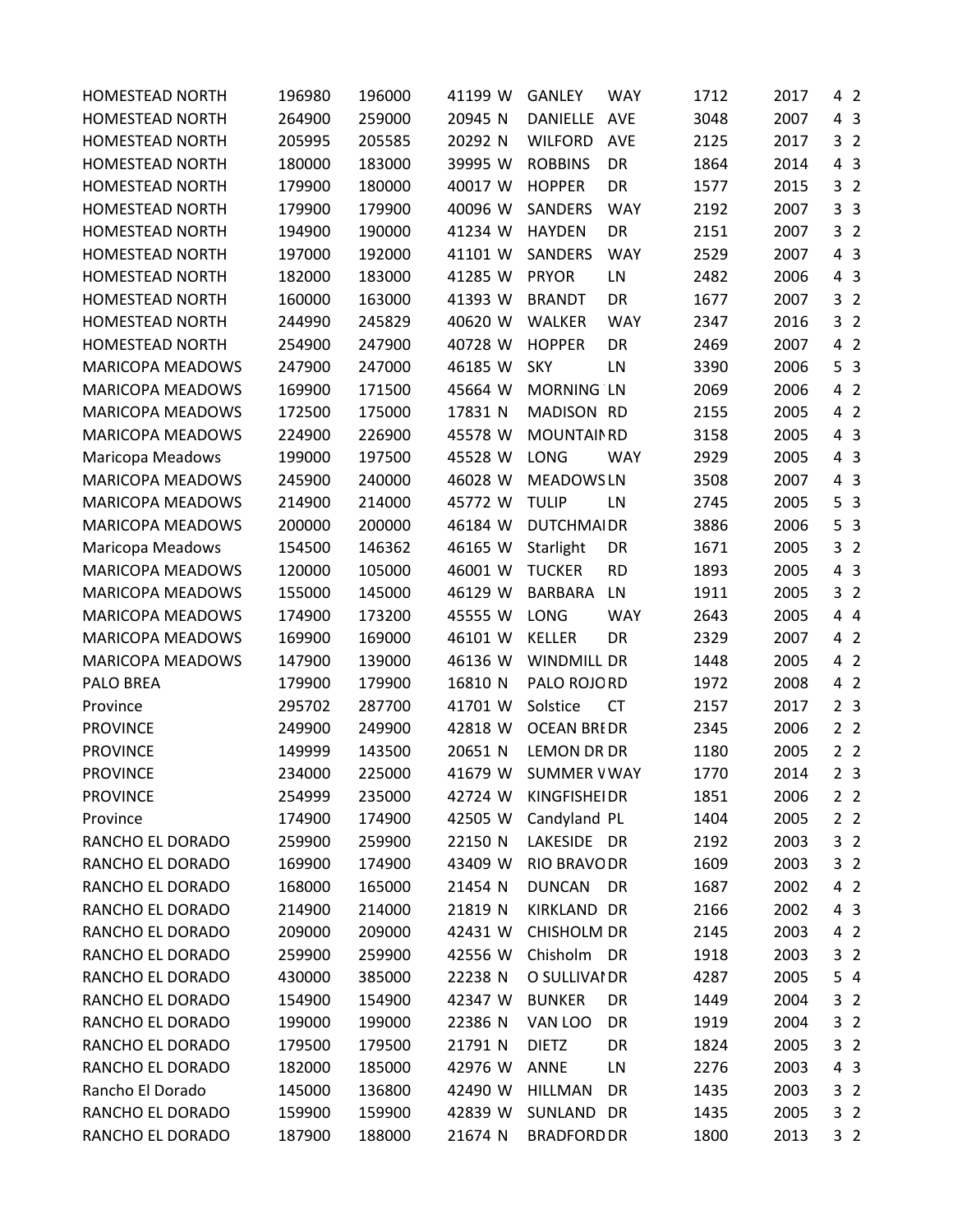| Rancho El Dorado         | 159000 | 159000 | 41824 W | Hillman              | DR         | 1547 | 2005 | 3 <sub>3</sub> |  |
|--------------------------|--------|--------|---------|----------------------|------------|------|------|----------------|--|
| RANCHO EL DORADO         | 184500 | 184900 | 41962 W | <b>COLBY</b>         | DR         | 2655 | 2005 | 4 3            |  |
| RANCHO EL DORADO         | 209900 | 204000 | 43245 W | ALEXANDR.CT          |            | 1894 | 2002 | 3 <sub>2</sub> |  |
| RANCHO EL DORADO         | 140000 | 135000 | 43911 W | <b>CAHILL</b>        | DR         | 1674 | 2002 | 3 <sub>2</sub> |  |
| RANCHO EL DORADO         | 375000 | 375000 | 22077 N | <b>CLINE</b>         | <b>CT</b>  | 3903 | 2004 | 4 3            |  |
| RANCHO EL DORADO         | 244900 | 240000 | 43168 W | <b>VENTURE</b>       | <b>RD</b>  | 2588 | 2002 | 5 <sub>3</sub> |  |
| RANCHO EL DORADO         | 199999 | 197000 | 42346 W | <b>SPARKS</b>        | DR         | 2543 | 2003 | 5 <sub>3</sub> |  |
| RANCHO EL DORADO         | 179900 | 177000 | 42366 W | Chambers             | DR         | 1958 | 2005 | 3 <sub>2</sub> |  |
| RANCHO EL DORADO         | 217990 | 223000 | 41377 W | ANNE                 | LN         | 2849 | 2012 | 4 3            |  |
| RANCHO EL DORADO         | 204990 | 204900 | 21326 N | LILES                | LN         | 2265 | 2007 | 3 <sub>3</sub> |  |
| RANCHO EL DORADO         | 229900 | 229900 | 40863 W | <b>COLBY</b>         | DR         | 2048 | 2009 | 4 2            |  |
| RANCHO EL DORADO PH      | 289000 | 270000 | 21765 N | <b>BRADFORD DR</b>   |            | 1965 | 2007 | 4 3            |  |
| RANCHO MIRAGE ESTATI     | 196900 | 191900 | 37687 W | <b>OLIVO</b>         | <b>ST</b>  | 1838 | 2017 | 3 <sub>2</sub> |  |
| RANCHO MIRAGE ESTATI     | 225000 | 217000 | 37970 W | <b>OLIVO</b>         | <b>ST</b>  | 2264 | 2007 | 4 2            |  |
| RANCHO MIRAGE ESTATI     | 222900 | 221900 | 38085 W | <b>SAN CAPISTAVE</b> |            | 2514 | 2017 | 5 <sub>3</sub> |  |
| RANCHO MIRAGE ESTATI     | 206900 | 197000 | 38166 W | <b>MERCED</b>        | <b>ST</b>  | 2053 | 2017 | 4 3            |  |
| RANCHO MIRAGE ESTATI     | 169900 | 169900 | 38130 W | <b>MERCED</b>        | <b>ST</b>  | 1389 | 2017 | 3 <sub>2</sub> |  |
| RANCHO MIRAGE ESTATI     | 220900 | 220900 | 38151 W | <b>SAN CAPISTAVE</b> |            | 2514 | 2017 | 5 <sub>3</sub> |  |
| RANCHO MIRAGE ESTATI     | 169900 | 171000 | 38113 W | SAN CAPISTAVE        |            | 1389 | 2017 | 3 <sub>2</sub> |  |
| RANCHO MIRAGE ESTATI     | 171900 | 171900 | 38077 W | <b>ISABELLA</b>      | LN.        | 1389 | 2017 | 3 <sub>2</sub> |  |
| RANCHO MIRAGE ESTATI     | 206900 | 200000 | 38203 W | <b>ISABELLA</b>      | LN.        | 2053 | 2017 | 4 3            |  |
| RANCHO MIRAGE ESTATI     | 199340 | 193449 | 37993 W | SAN CAPISTAVE        |            | 1864 | 2017 | 3 <sub>2</sub> |  |
| RANCHO MIRAGE ESTATI     | 166900 | 166900 | 38186 W | SAN CAPISTAVE        |            | 1389 | 2017 | 3 <sub>2</sub> |  |
| RANCHO MIRAGE ESTATI     | 176900 | 173900 | 38154 W | <b>MERCED</b>        | <b>ST</b>  | 1389 | 2017 | 3 <sub>2</sub> |  |
| SANTA ROSA SPRINGS       | 167000 | 169900 | 42032 W | <b>RAMONA</b>        | <b>ST</b>  | 1647 | 2014 | 3 <sub>2</sub> |  |
| SANTA ROSA SPRINGS       | 169900 | 167000 | 42222 W | <b>LUNAR</b>         | <b>ST</b>  | 1463 | 2007 | 3 <sub>2</sub> |  |
| SANTA ROSA SPRINGS       | 175000 | 175000 | 17230 N | <b>ROSA</b>          | DR         | 1725 | 2007 | 3 <sub>2</sub> |  |
| <b>SENITA</b>            | 154999 | 155000 | 19394 N | <b>BRADEN</b>        | <b>RD</b>  | 2011 | 2005 | 3 <sub>3</sub> |  |
| <b>SENITA</b>            | 164900 | 158000 | 43472 W | MAGNOLIA RD          |            | 2275 | 2009 | 4 3            |  |
| <b>SENITA</b>            | 234900 | 237900 | 43417 W | <b>MAGNOLIARD</b>    |            | 3736 | 2005 | 5 <sub>3</sub> |  |
| <b>SENITA</b>            | 249900 | 249900 | 43332 W | <b>WILD HORSTRL</b>  |            | 3901 | 2006 | 74             |  |
| SENITA                   | 234900 | 227500 | 19058 N | <b>IBIS</b>          | <b>WAY</b> | 3751 | 2007 | 4 3            |  |
| <b>SENITA</b>            | 154900 | 155000 | 43685 W | <b>WILD HORSTRL</b>  |            | 1534 | 2005 | 4 2            |  |
| Senita                   | 153000 | 153000 | 43803 W | Wild Horse TRL       |            | 1533 | 2005 | 4 <sub>2</sub> |  |
| <b>SENITA</b>            | 169000 | 163000 | 43244 W | <b>COWPATH RD</b>    |            | 1817 | 2006 | 3 <sub>2</sub> |  |
| <b>SENITA</b>            | 229500 | 229500 | 19044 N | <b>LOUSANDR DR</b>   |            | 4132 | 2006 | 6 4            |  |
| <b>SENITA</b>            | 146000 | 145000 | 18875 N | <b>TOYA</b>          | <b>ST</b>  | 1371 | 2007 | 3 <sub>2</sub> |  |
| Senita                   | 169000 | 165400 | 42786 W | SAMUEL               | DR         | 2221 | 2007 | 4 3            |  |
| <b>SENITA</b>            | 224900 | 231855 | 42825 W | <b>KRISTAL</b>       | LN         | 3242 | 2007 | 54             |  |
| <b>SENITA</b>            | 169000 | 164000 | 42860 W | <b>WILD HORSTRL</b>  |            | 1938 | 2007 | 4 <sub>2</sub> |  |
| <b>SMITH FARMS</b>       | 159900 | 158000 | 40324 W | <b>HELEN</b>         | <b>CT</b>  | 1803 | 2010 | 3 <sub>3</sub> |  |
| <b>SMITH FARMS</b>       | 205213 | 204990 | 40978 W | <b>PATRICIA</b>      | LN         | 2431 | 2016 | 3 <sub>3</sub> |  |
| <b>SMITH FARMS</b>       | 144500 | 145000 | 40438 W | PEGGY                | <b>CT</b>  | 1645 | 2007 | 3 <sub>3</sub> |  |
| SORRENTO                 | 270000 | 253000 | 37063 W | <b>OLIVETO</b>       | AVE        | 3618 | 2007 | 5 <sub>3</sub> |  |
| <b>Thunderbird Farms</b> | 111700 | 95000  | 10102 N | <b>Brewer</b>        | <b>RD</b>  | 1100 | 1981 | 3 <sub>2</sub> |  |
| <b>THUNDERBIRD FARMS</b> | 75000  | 70000  | 13100 N | <b>CATTLE</b>        | DR         | 1056 | 1988 | 2 <sub>2</sub> |  |
| <b>THUNDERBIRD FARMS</b> | 144900 | 127500 | 49980 W | VAL VISTA RD         |            | 1980 | 1996 | 4 <sub>3</sub> |  |